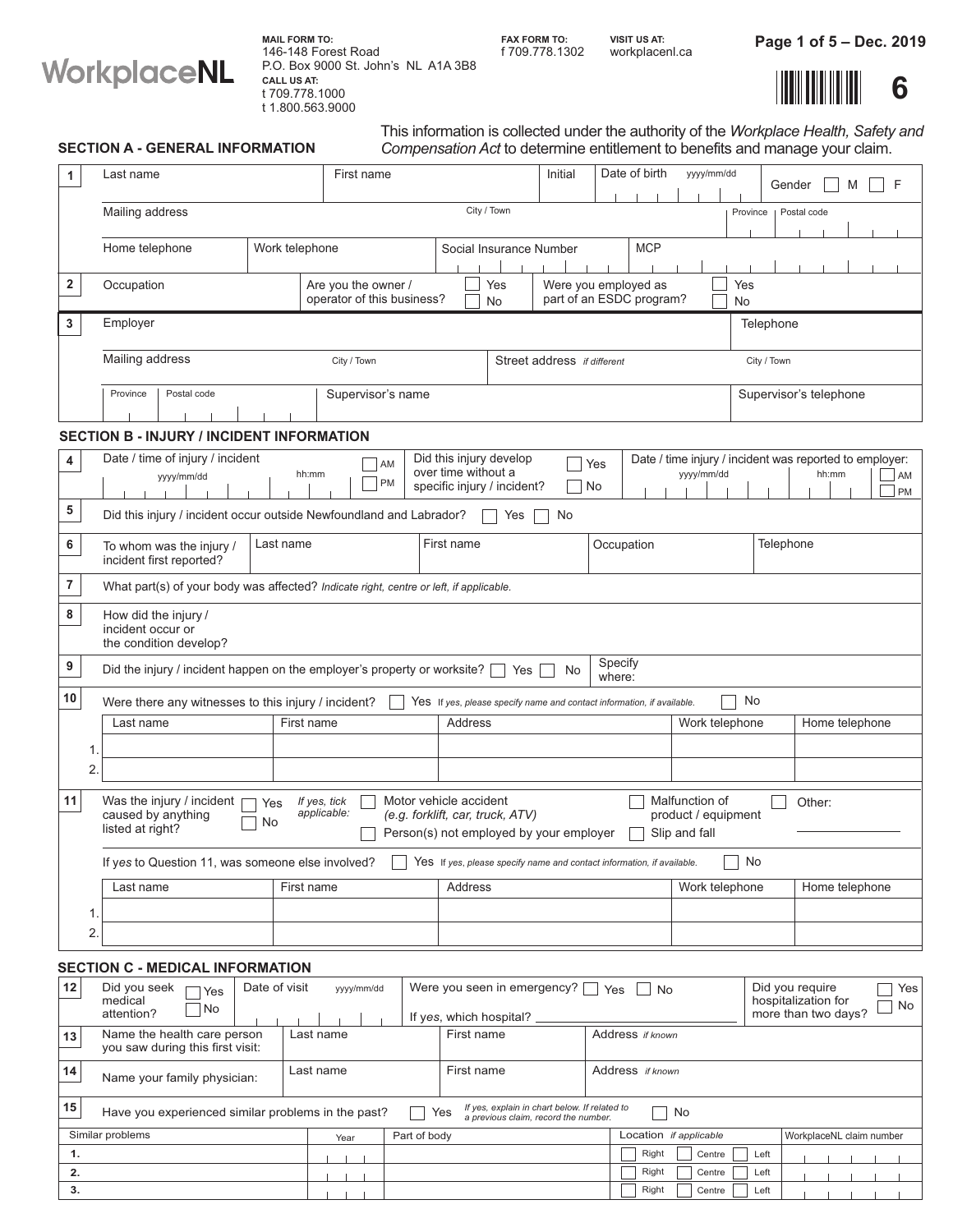|                                                                                                                                                                                                                                                                                                                                                                                                                                                                                      | $6 - 2$                                                                                                                                                                                                                                                                                                                                                                                                                      |                                                                                                                                                                                                                                                                                                                               |                         |                                                                                                       |                                                                                 |                                                              |                                                                                       | Page 2 of 5 - Dec. 2019                                                   |  |  |  |
|--------------------------------------------------------------------------------------------------------------------------------------------------------------------------------------------------------------------------------------------------------------------------------------------------------------------------------------------------------------------------------------------------------------------------------------------------------------------------------------|------------------------------------------------------------------------------------------------------------------------------------------------------------------------------------------------------------------------------------------------------------------------------------------------------------------------------------------------------------------------------------------------------------------------------|-------------------------------------------------------------------------------------------------------------------------------------------------------------------------------------------------------------------------------------------------------------------------------------------------------------------------------|-------------------------|-------------------------------------------------------------------------------------------------------|---------------------------------------------------------------------------------|--------------------------------------------------------------|---------------------------------------------------------------------------------------|---------------------------------------------------------------------------|--|--|--|
|                                                                                                                                                                                                                                                                                                                                                                                                                                                                                      |                                                                                                                                                                                                                                                                                                                                                                                                                              |                                                                                                                                                                                                                                                                                                                               |                         | Worker's name                                                                                         |                                                                                 |                                                              |                                                                                       | Social Insurance Number                                                   |  |  |  |
|                                                                                                                                                                                                                                                                                                                                                                                                                                                                                      |                                                                                                                                                                                                                                                                                                                                                                                                                              | SECTION D - RETURN-TO-WORK INFORMATION                                                                                                                                                                                                                                                                                        |                         |                                                                                                       |                                                                                 |                                                              |                                                                                       |                                                                           |  |  |  |
| 16                                                                                                                                                                                                                                                                                                                                                                                                                                                                                   |                                                                                                                                                                                                                                                                                                                                                                                                                              | Did you stop working beyond the day of the injury?<br>Yes<br>No                                                                                                                                                                                                                                                               |                         | When did you stop working beyond the day of the injury?<br>yyyy/mm/dd<br>Have you since               | No                                                                              | hh:mm<br>$\square$ AM<br>$\square$ PM<br>When?<br>yyyy/mm/dd | Have you been<br>offered or participated<br>in alternate / modified<br>duties?<br>Yes |                                                                           |  |  |  |
|                                                                                                                                                                                                                                                                                                                                                                                                                                                                                      |                                                                                                                                                                                                                                                                                                                                                                                                                              | Were your work duties and / or<br><b>Contract</b><br>hours modified or changed?                                                                                                                                                                                                                                               | Yes<br>No               | returned to work?                                                                                     | Yes $\rightarrow$                                                               |                                                              |                                                                                       | No                                                                        |  |  |  |
|                                                                                                                                                                                                                                                                                                                                                                                                                                                                                      |                                                                                                                                                                                                                                                                                                                                                                                                                              | <b>SECTION E - EARNINGS INFORMATION</b>                                                                                                                                                                                                                                                                                       |                         | Complete only if claim involves lost time / early safe return to work greater than the day of injury. |                                                                                 |                                                              |                                                                                       |                                                                           |  |  |  |
| 17                                                                                                                                                                                                                                                                                                                                                                                                                                                                                   |                                                                                                                                                                                                                                                                                                                                                                                                                              | At the time of your injury / incident,<br>were you working in a second job?                                                                                                                                                                                                                                                   | Yes<br>No               |                                                                                                       |                                                                                 |                                                              |                                                                                       |                                                                           |  |  |  |
| 18                                                                                                                                                                                                                                                                                                                                                                                                                                                                                   | Canada Pension Plan<br>WorkplaceNL benefits<br>Are you receiving other benefits<br>If yes, is it:<br>Short-term or long-term<br>in relation to this injury / incident?<br>disability insurance benefits<br>$\Box$ Yes $\Box$<br>Other:<br>No                                                                                                                                                                                 |                                                                                                                                                                                                                                                                                                                               |                         |                                                                                                       |                                                                                 |                                                              |                                                                                       |                                                                           |  |  |  |
| 19                                                                                                                                                                                                                                                                                                                                                                                                                                                                                   | At the time of your injury, were you receiving EI benefits?<br>Yes<br>No                                                                                                                                                                                                                                                                                                                                                     |                                                                                                                                                                                                                                                                                                                               |                         |                                                                                                       |                                                                                 |                                                              |                                                                                       |                                                                           |  |  |  |
| 20                                                                                                                                                                                                                                                                                                                                                                                                                                                                                   | Indicate the<br>a. Basic personal amount<br>personal<br>b. Full equivalent to spouse amount (If not full amount, then d. applies)<br>income tax<br>c. Number of children under age 18 you are claiming<br>credits you<br>are claiming:<br>d. Other (complete a new TD1 and TD1NL available from Canada Revenue Agency at www.cra.gc.ca).<br>If nothing is indicated above, you will be assumed as (a) basic personal amount. |                                                                                                                                                                                                                                                                                                                               |                         |                                                                                                       |                                                                                 |                                                              |                                                                                       |                                                                           |  |  |  |
|                                                                                                                                                                                                                                                                                                                                                                                                                                                                                      |                                                                                                                                                                                                                                                                                                                                                                                                                              | <b>SECTION F - FISHER'S INFORMATION</b> To be completed by workers on a fishing vessel.                                                                                                                                                                                                                                       |                         |                                                                                                       |                                                                                 |                                                              |                                                                                       |                                                                           |  |  |  |
| 21                                                                                                                                                                                                                                                                                                                                                                                                                                                                                   | Vessel name                                                                                                                                                                                                                                                                                                                                                                                                                  |                                                                                                                                                                                                                                                                                                                               |                         |                                                                                                       | Vessel length (feet)<br>Are you an owner or part<br>owner of the vessel?<br>Yes |                                                              |                                                                                       |                                                                           |  |  |  |
| 22                                                                                                                                                                                                                                                                                                                                                                                                                                                                                   | Master's telephone<br>Master's mailing address<br>Master's name<br>City/Town<br>Province<br>Postal code                                                                                                                                                                                                                                                                                                                      |                                                                                                                                                                                                                                                                                                                               |                         |                                                                                                       |                                                                                 |                                                              |                                                                                       |                                                                           |  |  |  |
| 23                                                                                                                                                                                                                                                                                                                                                                                                                                                                                   |                                                                                                                                                                                                                                                                                                                                                                                                                              | Are your earnings based on a share of the catch?                                                                                                                                                                                                                                                                              |                         | Yes If yes, describe your share arrangement:                                                          |                                                                                 |                                                              |                                                                                       | No                                                                        |  |  |  |
|                                                                                                                                                                                                                                                                                                                                                                                                                                                                                      |                                                                                                                                                                                                                                                                                                                                                                                                                              | Fish buyer's information If you need more space, please use an additional sheet.                                                                                                                                                                                                                                              | Start of fishing period | End of fishing period                                                                                 |                                                                                 |                                                              |                                                                                       |                                                                           |  |  |  |
|                                                                                                                                                                                                                                                                                                                                                                                                                                                                                      | 1.                                                                                                                                                                                                                                                                                                                                                                                                                           | Name                                                                                                                                                                                                                                                                                                                          | Telephone               | Fax                                                                                                   | Gross sales                                                                     | yyyy/mm/dd                                                   |                                                                                       | yyyy/mm/dd                                                                |  |  |  |
|                                                                                                                                                                                                                                                                                                                                                                                                                                                                                      | 2.<br>3.                                                                                                                                                                                                                                                                                                                                                                                                                     |                                                                                                                                                                                                                                                                                                                               |                         |                                                                                                       |                                                                                 |                                                              |                                                                                       |                                                                           |  |  |  |
|                                                                                                                                                                                                                                                                                                                                                                                                                                                                                      |                                                                                                                                                                                                                                                                                                                                                                                                                              |                                                                                                                                                                                                                                                                                                                               |                         |                                                                                                       |                                                                                 |                                                              |                                                                                       | Attach pay stubs or other verification from the fish buyer, if available. |  |  |  |
| 24                                                                                                                                                                                                                                                                                                                                                                                                                                                                                   |                                                                                                                                                                                                                                                                                                                                                                                                                              | SECTION G - INFORMATION ACCESS AUTHORIZATION<br>Do you authorize another individual (e.g., union representative, MHA)<br>to act on your behalf and access your information regarding this claim?                                                                                                                              |                         | Yes                                                                                                   | No.                                                                             | of a change using Form 13.                                   |                                                                                       | This authorization will remain in effect until you notify WorkplaceNL     |  |  |  |
|                                                                                                                                                                                                                                                                                                                                                                                                                                                                                      |                                                                                                                                                                                                                                                                                                                                                                                                                              | Last name                                                                                                                                                                                                                                                                                                                     | First name              | Address                                                                                               |                                                                                 | Organization <i>if applicable</i>                            |                                                                                       | Telephone                                                                 |  |  |  |
|                                                                                                                                                                                                                                                                                                                                                                                                                                                                                      |                                                                                                                                                                                                                                                                                                                                                                                                                              |                                                                                                                                                                                                                                                                                                                               |                         |                                                                                                       |                                                                                 |                                                              |                                                                                       |                                                                           |  |  |  |
|                                                                                                                                                                                                                                                                                                                                                                                                                                                                                      |                                                                                                                                                                                                                                                                                                                                                                                                                              |                                                                                                                                                                                                                                                                                                                               |                         |                                                                                                       |                                                                                 |                                                              |                                                                                       |                                                                           |  |  |  |
|                                                                                                                                                                                                                                                                                                                                                                                                                                                                                      |                                                                                                                                                                                                                                                                                                                                                                                                                              | SECTION H - SIGNATURE, CONSENT AND DECLARATION (signing this consent enables WorkplaceNL to process your claim.)                                                                                                                                                                                                              |                         |                                                                                                       |                                                                                 |                                                              |                                                                                       |                                                                           |  |  |  |
| 25<br>I believe this is an injury related to my work and I declare that all information I have provided to WorkplaceNL is true and correct. I understand I must<br>immediately inform WorkplaceNL if I return to, or become capable of, performing work of any kind.                                                                                                                                                                                                                 |                                                                                                                                                                                                                                                                                                                                                                                                                              |                                                                                                                                                                                                                                                                                                                               |                         |                                                                                                       |                                                                                 |                                                              |                                                                                       |                                                                           |  |  |  |
| I consent to WorkplaceNL collecting and using all information it considers relevant for the purposes of determining my entitlement to benefits and<br>managing my claim under the Workplace Health, Safety and Compensation Act (WHSC Act). This includes, but is not limited to, collecting and using<br>information from physicians, hospitals, health care providers, and employers pertaining to my examinations, treatment, medical history, injury/incident<br>and employment. |                                                                                                                                                                                                                                                                                                                                                                                                                              |                                                                                                                                                                                                                                                                                                                               |                         |                                                                                                       |                                                                                 |                                                              |                                                                                       |                                                                           |  |  |  |
| I consent to WorkplaceNL disclosing to my employer or my Employer's Authorized Representative, a summary of my injury costs, which is disclosed<br>to the employer for the purpose of verifying claims' costs. I consent to WorkplaceNL disclosing to external physicians, hospitals and health care providers<br>all relevant information necessary for the purpose of determining entitlement to benefits and managing my claim under the WHSC Act.                                |                                                                                                                                                                                                                                                                                                                                                                                                                              |                                                                                                                                                                                                                                                                                                                               |                         |                                                                                                       |                                                                                 |                                                              |                                                                                       |                                                                           |  |  |  |
| I understand information may be collected, used and/or disclosed for other purposes and/or disclosed to other parties only as permitted by law, including,<br>but not limited to, the WHSC Act, the Access to Information and Protection of Privacy Act, and the Personal Health Information Act, and I agree that<br>this consent is valid for the duration of my claim.<br>yyyy/mm/dd                                                                                              |                                                                                                                                                                                                                                                                                                                                                                                                                              |                                                                                                                                                                                                                                                                                                                               |                         |                                                                                                       |                                                                                 |                                                              |                                                                                       |                                                                           |  |  |  |
|                                                                                                                                                                                                                                                                                                                                                                                                                                                                                      |                                                                                                                                                                                                                                                                                                                                                                                                                              |                                                                                                                                                                                                                                                                                                                               | Signature               |                                                                                                       |                                                                                 | Date                                                         |                                                                                       |                                                                           |  |  |  |
|                                                                                                                                                                                                                                                                                                                                                                                                                                                                                      |                                                                                                                                                                                                                                                                                                                                                                                                                              | <b>SECTION I - CO-OPERATION AND OBLIGATION</b>                                                                                                                                                                                                                                                                                |                         |                                                                                                       |                                                                                 | WorkplaceNL USE ONLY                                         |                                                                                       |                                                                           |  |  |  |
|                                                                                                                                                                                                                                                                                                                                                                                                                                                                                      |                                                                                                                                                                                                                                                                                                                                                                                                                              | All workers and employers must co-operate in early and safe return to work. A re-employment obligation may exist<br>if there are 20 or more workers with your employer and if you have been continuously employed for more than one year. Contact your employer to determine if this re-employment obligation applies to you. |                         |                                                                                                       |                                                                                 |                                                              |                                                                                       |                                                                           |  |  |  |
|                                                                                                                                                                                                                                                                                                                                                                                                                                                                                      |                                                                                                                                                                                                                                                                                                                                                                                                                              | If attaching additional information, put your first name, last name and Social Insurance Number at the top of each sheet.                                                                                                                                                                                                     |                         |                                                                                                       |                                                                                 |                                                              |                                                                                       |                                                                           |  |  |  |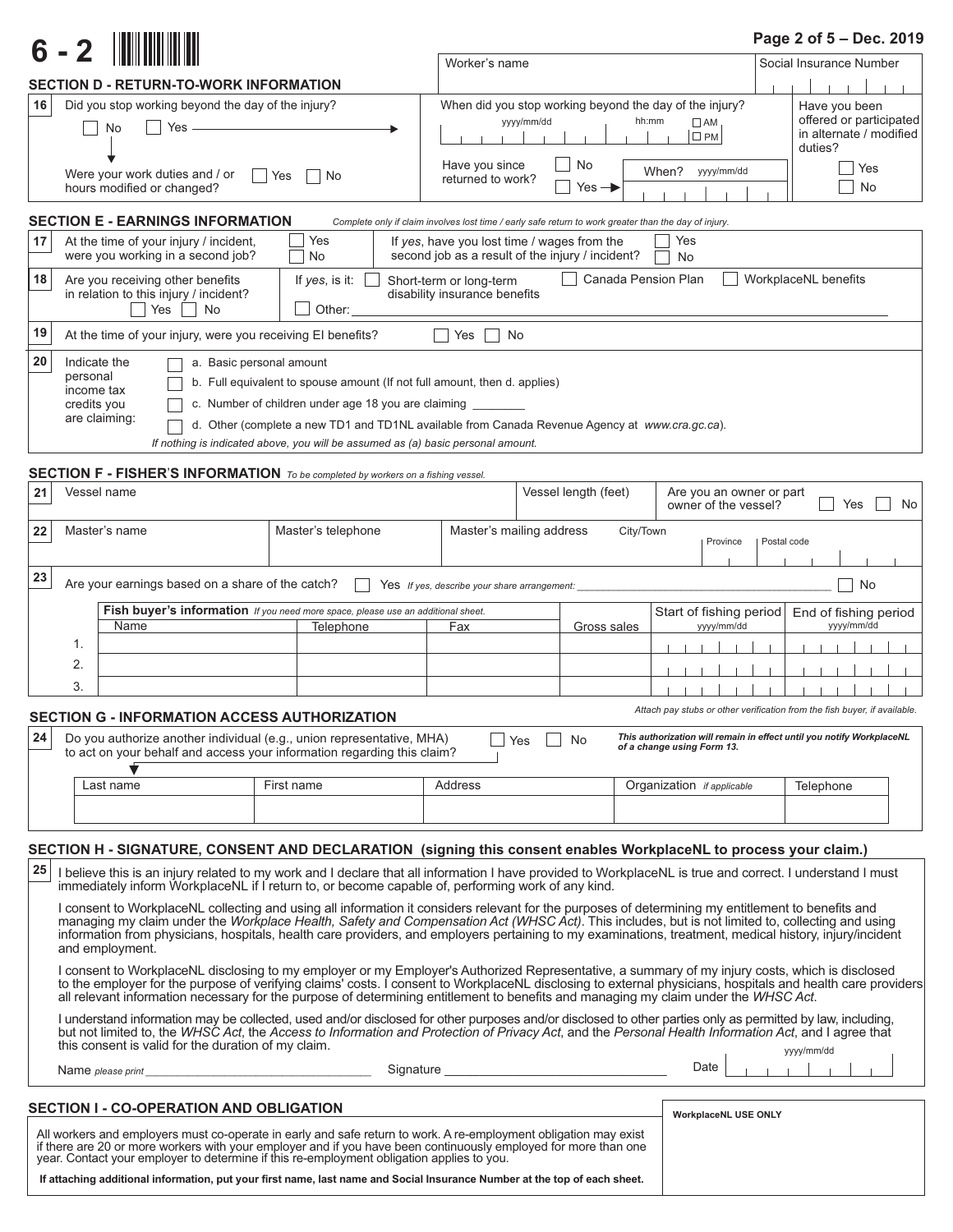

**FAX FORM TO:**

f 709.778.1302 workplacenl.ca **VISIT US AT:**

## Please complete, sign and return this form. Direct deposit is convenient and secure. Enrolling is easy.

| Complete all sections                                                                                                                                                                                                                                                                                                                                                                                                                                                                                                                                                                                                                                                               |                                                                               |                                                  |                            |      |                                                                            |
|-------------------------------------------------------------------------------------------------------------------------------------------------------------------------------------------------------------------------------------------------------------------------------------------------------------------------------------------------------------------------------------------------------------------------------------------------------------------------------------------------------------------------------------------------------------------------------------------------------------------------------------------------------------------------------------|-------------------------------------------------------------------------------|--------------------------------------------------|----------------------------|------|----------------------------------------------------------------------------|
| Worker's last name                                                                                                                                                                                                                                                                                                                                                                                                                                                                                                                                                                                                                                                                  |                                                                               | Worker's first name                              |                            |      | Initial   Claim number (if known)                                          |
| Mailing address                                                                                                                                                                                                                                                                                                                                                                                                                                                                                                                                                                                                                                                                     |                                                                               | City / Town                                      |                            |      |                                                                            |
| Primary telephone                                                                                                                                                                                                                                                                                                                                                                                                                                                                                                                                                                                                                                                                   |                                                                               | Work telephone                                   |                            |      | Province Postal code                                                       |
| <b>Banking Deposit Information</b><br>Please attach a blank cheque<br>for your bank account with<br>"VOID" written on it.<br><b>OR</b><br>If you don't have a chequing<br>account, please have your<br>financial institution complete<br>this next section.<br>Name(s) of account holder(s)<br>I, as the worker/dependent, am entitled to receive payment(s) from<br>WorkplaceNL and authorize WorkplaceNL to deposit the payment(s)<br>directly into my account until further notice.<br><b>Signature of worker/dependent</b><br>This information is collected under the authority of the Workplace Health,<br>Safety and Compensation Act to process benefits/payments and manage | Charles Checkwriter<br>1020 Bon Vie Way<br>Newfoundland<br>.<br>ORDER OF<br>回 | No. 155<br>DOLLARS                               | Transit No.<br>Account No. | Year | Institution No.<br><b>Financial Institution Stamp Here</b><br>Month<br>Day |
| your claim. For more information, please see WorkplaceNL's Policy GP-01:<br>Information Protection, Access and Disclosure available on workplacenl.ca<br>or by calling 1.800.563.9000.                                                                                                                                                                                                                                                                                                                                                                                                                                                                                              |                                                                               |                                                  |                            |      |                                                                            |
|                                                                                                                                                                                                                                                                                                                                                                                                                                                                                                                                                                                                                                                                                     |                                                                               | Early and safe return to work benefits everyone. |                            |      |                                                                            |

Stay connected with the workplace to determine if recovery at work is right for the injured worker and employer.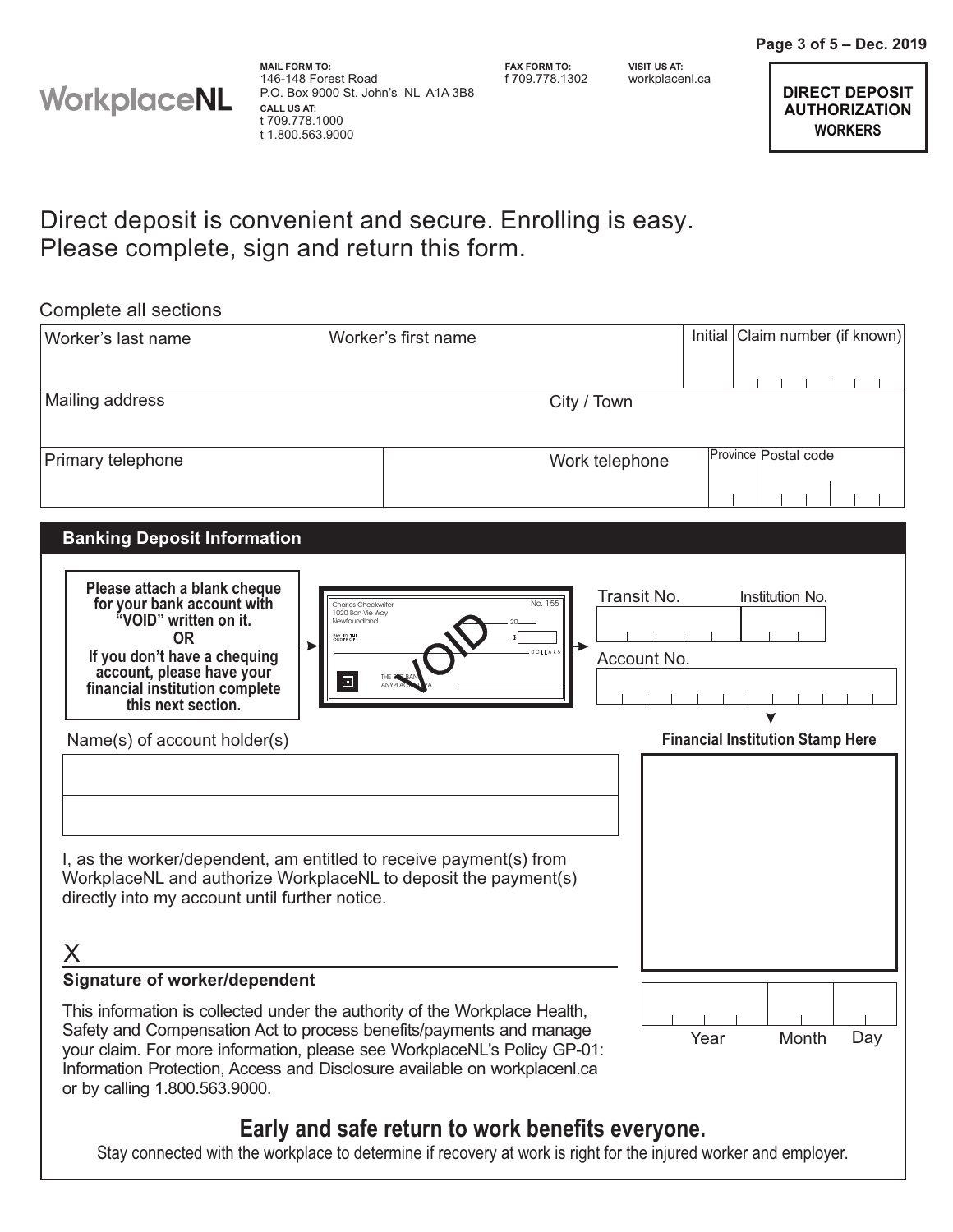

*MAIL FORM TO:* P.O. Box 9000 St. John's, NL A1A 3B8 t 1.800.563.9000 *FAX FORM TO:* f 709.778.1302

*CALL US AT:* t 709.778.1000 *TOLL FREE FAX:* f 1.800.276.5257

*DROP OFF IN PERSON:* 146-148 Forest Road

P.O. Box 9000 St. John's, NL, A1A 3B8

*VISIT:* workplacenl.ca

**Page 4 of 5 – Dec. 2019** 

#### *Use this form when:*

- You have a work-related injury / incident or recurring work-related injury or illness that results in any of the following:
	- medical attention; -
	- loss of earnings; and / or -
	- lost-time from work.

This includes injuries or illnesses that occurred over time as well as those caused by an event.

- If you feel your current symptoms are related to a previous work injury, complete this form based on your <u>current</u> situation, as opposed to restating what happened at the time of your initial injury. For example, for question 4 under section B *"Date/time of injury/incident,"* enter the date and time your current symptoms developed or the date a new incident happened which caused your current symptoms.
- If you are a partner, proprietor or independent operator (also referred to as owner/operator on this form) and you have experienced a workrelated injury, coverage will be extended only when optional personal coverage has been purchased from WorkplaceNL.

#### *Points to remember:*

- Complete and accurate information is important to avoid delays in processing your claim.
- If you have additional information, attach additional pages and include your name and SIN on each page.
- Sign page 2 so we can process your claim.

#### *Section A General Information*

# **Occupation & Employer Information** -

This refers to your occupation and employer at the time of your injury / incident.

### *Section B Injury / Incident Information*

## How did your injury / incident occur or the **condition develop?** -

Explain how the injury / incident happened and what you were doing at that time. This may include information such as: sizes, weights and names of objects involved; description of any machinery, tools or vehicles used at the time of the injury / incident; environmental conditions (work area, temperature, noise, chemicals, gas, fumes); if another person was involved; or any other information you think is important.

For example: "*I was moving boxes in the storage room. I lifted a 40 pound box from the floor to put on a shelf. - I twisted to the right while lifting, and hurt my upper back."* If your condition developed over time, a detailed description of the work you do is helpful. Explain how often you do a particular task; the sizes and weights of objects involved; how long you have been doing this work; and if there have been any recent changes to your schedule and / or tools or products you use.

For example: *"I am a cashier and continuously scan products for my eight-hour shift using my left arm. The products can weigh from a few ounces to 10 pounds. The belt hasn't been up* working properly for the past three weeks and I *reach further than I usually do to ring things in . Recently I started to have pain in my left elbow.*"

## **Did the injury / incident happen on the employer's property or worksite?** -

Detailed information as to where the injury / incident happened is important to process your claim. For example, if on the employer's premises, where did it occur? The shipping area, paint shop, or warehouse? If not on the employer's premises, where did it happen?

For example: *"I work for a cleaning company and was working at a retail store when the injury happened. The store was ABC Clothing on Anywhere Street."*

# *Section D: Return-to-work Information* -

- You and your employer may be able to change your duties and / or hours so you can stay at work while you are receiving medical treatment for your injury. This is called early and safe return-to-work.
- An early and safe return-to-work plan should be developed in co-operation with your employer, based on the functional abilities information from your health care provider(s).

# *Section E: Earnings Information* -

If you are off work for more than one day, or have an early and safe return-to-work plan of more than one day, you may be entitled to wage-loss benefits. You should complete this section so WorkplaceNL can make this determination.

# Section H: Signature, Consent and Declaration

- Signing the Form 6 Consent enables WorkplaceNL to process your claim.
- For more information on your rights and our personal information practices please see our *Personal Information Privacy Statement*, available on line or by contacting WorkplaceNL.

*Additional information on WorkplaceNL's access, release and protection of your information can be found in Policy GP-01: "Information Protection, Access and Disclosure,"* available at www.workplacenl.ca or by calling *WorkplaceNL's Information Officers at 1.800.563.9000.*